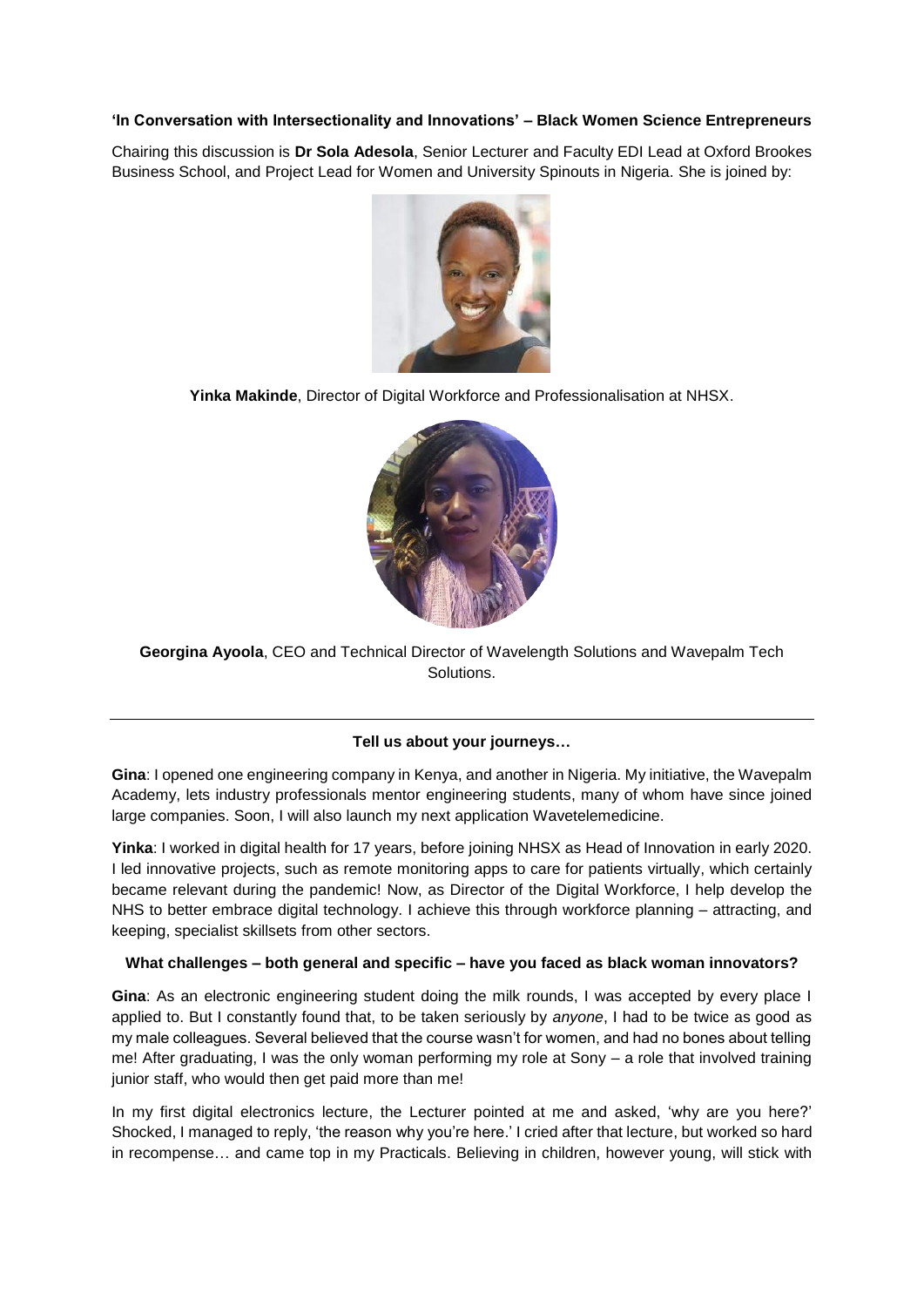them and give them confidence. My dad's championing left a lasting mark on me – even if he initially wanted me to be a doctor!

Bureaucracy can be the death of innovation. I started Wavetelemedicine during the pandemic, from an experience when I tried to call the emergency services and couldn't get through! There were so many roadblocks however for getting the platform into the NHS. At one point, I essentially begged my MP to just use the damn thing! In Africa, however, there is far greater scope for rapid deployment. I plan to launch it in Nigeria before March.

**Yinka:** Fortunately, I don't have many *major* stories of discrimination in my regular career. My greatest barrier as an entrepreneur was securing capital. In 2015 I secured the odd piece of funding, but not the quantum needed to keep my first business alive. Even then, women entrepreneurs in tech were few and far between, let alone women of colour. Progress is happening, but women leading start-ups are still stereotyped as emotional, irrational, unfocused and risk-averse. In tech, perceptions of women are gradually improving, but less so for people of colour. Almost all algorithms in Artificial Intelligence, for example, are developed by teams of older, white programmers. When those algorithms determine key outcomes for patients, that isn't just a social issue – that is *dangerous*.

### **Are women less credible than male innovators?**

**Yinka:** Standing in front of a (predominantly white male) investor panel is perhaps the acid test of how credible someone feels they are. Entrepreneurs *always* need funding from a third party, so how they viewed me was important. No-one was ever disrespectful to me, but they *perceived* me differently. Nobody put their money where their mouth was.

### **As entrepreneurs, how do you deal with failure?**

**Gina:** Failure is a steppingstone. Every rejection letter I received spurred me to send out another 5 applications. At interview I presented so well that most people weren't overly concerned with my credentials. I would define failure as, at least, an opportunity to shoot again.

**Yinka:** The UK has a more negative cultural view of failure (particularly entrepreneurial) compared to America, where entrepreneurial failure is worn like a badge of honour. You can't learn unless you've failed, but it's healthy to let yourself grieve a failure. I still have that entrepreneurial 'ember' burning inside me, albeit tempered with hard-learned lessons. Currently, my role is an entrepreneurial one, but within a 'safe' organisation, giving me the best of both worlds.

### **Do women make better entrepreneurs than men?**

**Gina**: The old adage about multitasking rings true. Many women juggling cooking, childminding and housekeeping on top of their actual jobs. Few men ever have to balance that many responsibilities! Women's entrepreneurial and managerial skills are honed all their lives.

**Yinka**: Is empathy another characteristic we have over men? The capacity to reflect and be less impulsive. And we work hard, because we've always had to. Not to knock male entrepreneurs at all, but they can't always understand that.

# **As Women, Does Showing Emotion Impair Our Roles as Leaders?**

**Yinka**: I don't necessarily think emotion is a bad thing. Out of context, it can be a dirty word – hence the 'hysterical woman' cultural trope. But emotional intelligence is a valuable leadership trait. Tapping into emotion, if well-managed and channelled strategically, can even be an asset.

### **How are you upscaling/empowering the next generation?**

**Gina:** Catching children young is so important. Our schemes deliver empowering round table sessions with children, and I've also set up an aeronautics scheme at my daughter's school. A key point is to give children practical knowledge as well as academic. Anyone can write half-decent code, for instance,